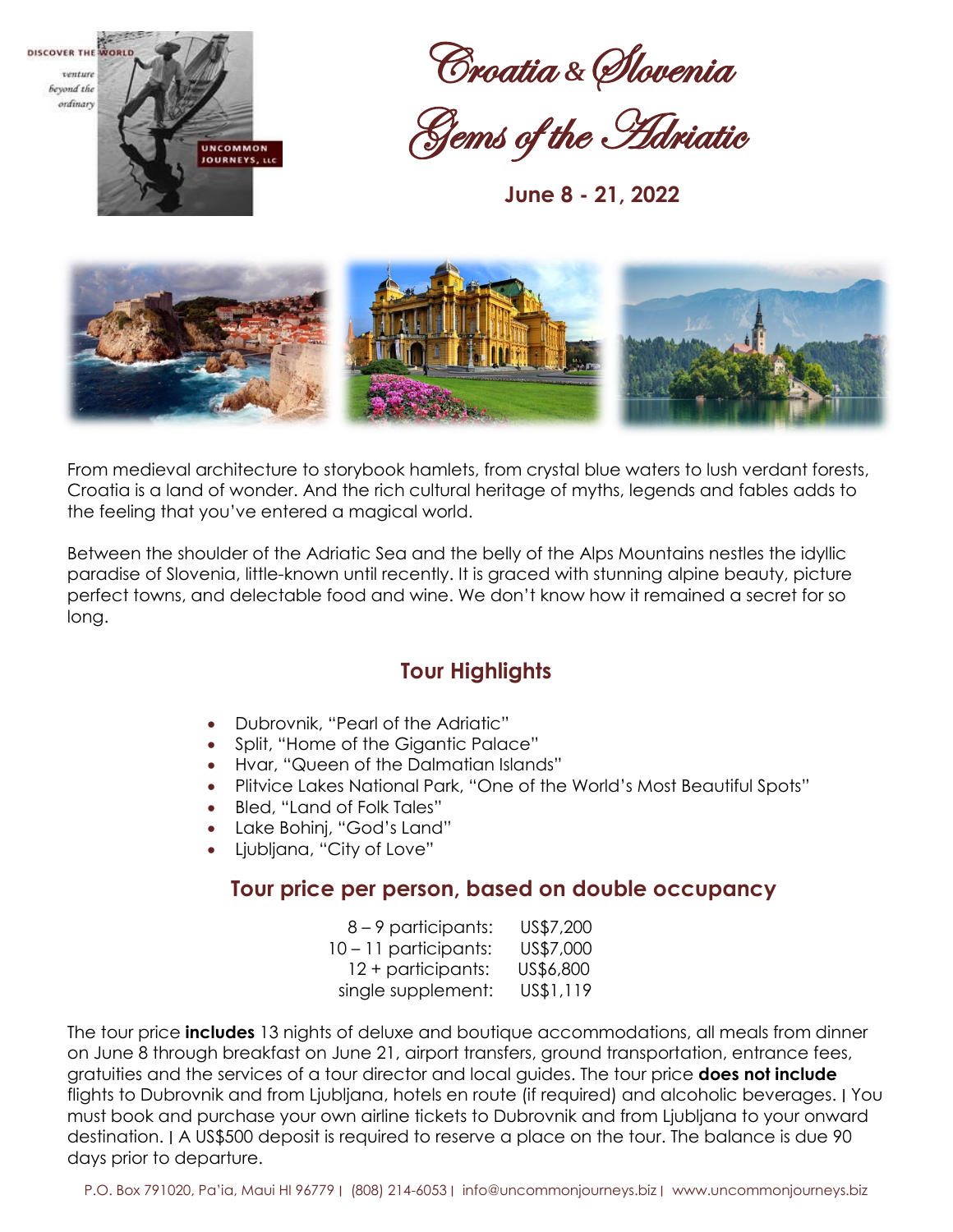

Croatia *&*Slovenia

Gems of the Adriatic

 **June 8 - 21, 2022**



## **Day 1** ∣ **June 8** ∣ **Arrive Dubrovnik, Croatia**

## **Day 2** ∣ **June 9** ∣ **Dubrovnik, Croatia**

Our tour of Dubrovnik reveals the genius of history's architectural masters. Its ramparts and fortresses are enduring monuments to emperors and legends, and speak softly of a bygone era.

#### **Day 3** ∣ **June 10** ∣ **Dubrovnik, Croatia (Elaphiti Islands)**

Guardians of the coast and sea, the Elaphite Islands have been home to generations of sailors. Our full day excursion is by speedboat.

#### **Day 4** ∣ **June 11** ∣ **Dubrovnik → Ston → Split, Croatia**

Fun fact: some oysters have both male and female reproductive organs. There will be an oyster farm tour and optional tasting of this delicacy in Ston, then we continue to Split.

## **Day 5** ∣ **June 12** ∣ **Split, Croatia**

Today we explore Split, the 4<sup>th</sup> century holiday home of Roman Emperor Diocletian. With Roman ruins and grand museums juxtaposed with trendy shops and cafes, this city has it all. Our tour includes a gallery that features the most important work of renowned sculptor Ivan Meštrović.





## **Day 6** ∣ **June 13** ∣ **Split, Croatia (Hvar Island)**

Board the ferry and set sail for the picturesque hamlet of Hvar Island. The serenity belies the fierce 16<sup>th</sup> century uprising against the cruelty and inhumanity of Venetian nobility. Important sites include the Dominican Monastery, Hektorovic's Castle and the UNESCO town of Stari Grad.

#### **Day 7** ∣ **June 14** ∣ **Split → Plitvice, Croatia**

It's hard to conjure anything more wondrous than 16 terraced lakes, joined by waterfalls, flowing into a limestone canyon. This photo enthusiasts' dream was described by Rebecca West as "the most laughing and light-minded of natural prodigies."